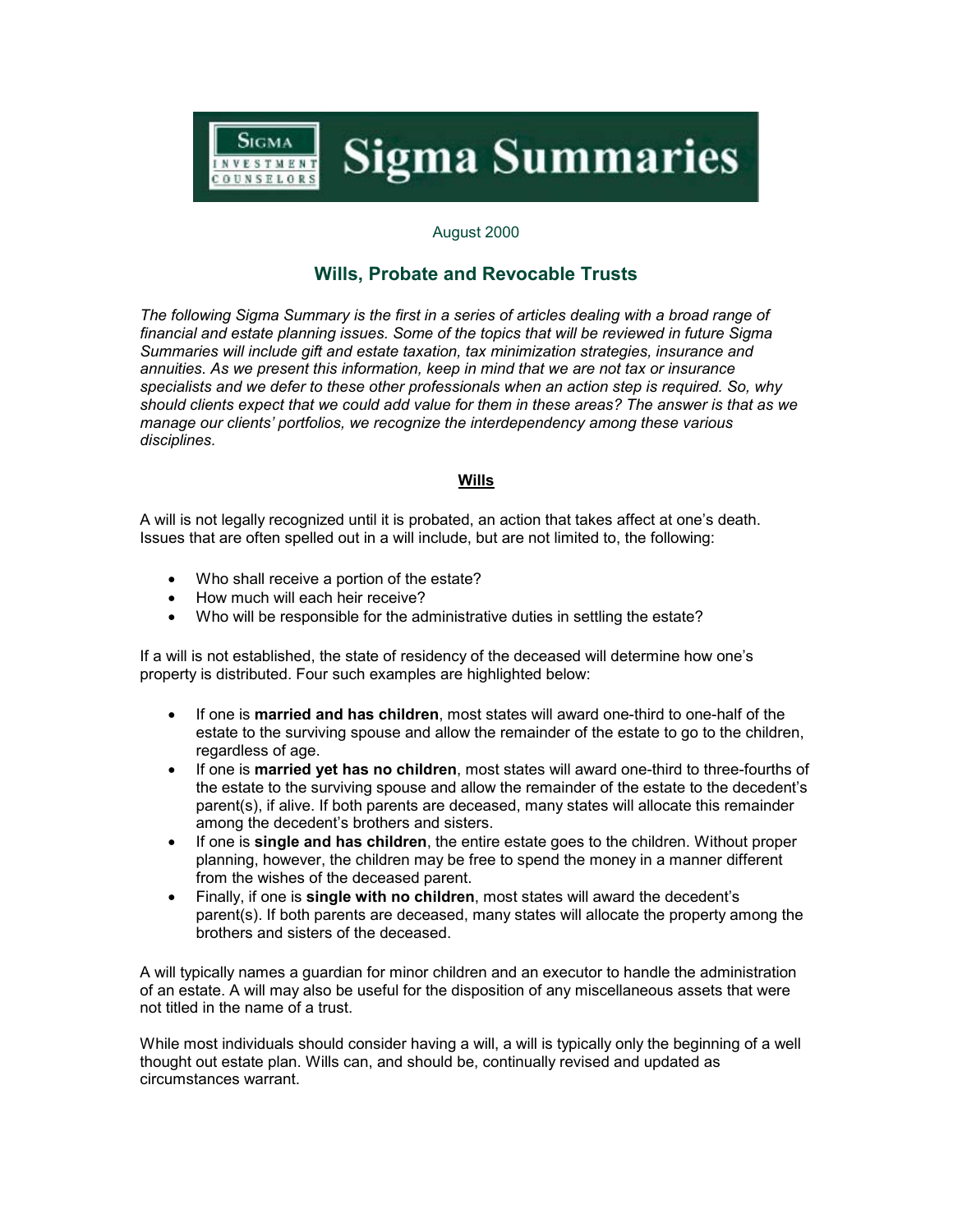## **Probate**

To insure that the wishes of the decedent's are properly carried out as outlined in the will, and that the estate is properly administered according to law, estates are subject to "Probate". Probate is the legal process whereby a special court oversees that:

- All of the assets within an estate are identified and appraised.
- All outstanding debts owed by the estate are paid.
- Estate taxes and other expenses incurred in the settlement of the estate are paid.
- The remaining assets are distributed as outlined in the will.

There are several reasons why the probate process is viewed in a negative context. Three reasons often cited are highlighted below

- The probate process can be overwhelming and consume a lot of **time and energy**, especially for those that are not familiar with the process.
- Many **costs** are associated with Probate, including court costs, legal fees, appraisal and accounting fees, and administrative expenses incurred by the representative of the estate.
- Estates subject to Probate may **publicly disclose** some of the assets subject to probate. This publicity is often unwanted, particularly by larger estates.

Assets that are properly titled can avoid the scrutiny of the Probate Court. Examples are listed below:

- Assets titled in the name of one's living trust.
- Property jointly owned with rights of survivorship.
- Life insurance proceeds payable outside of the estate.
- Many retirement plans, such as IRA's, 401(k)'s, and profit-sharing plans, assuming that the beneficiary designation is properly completed.

#### **Revocable Trust**

A living trust functions much like a will in that it can instruct how your estate is settled at your death. It differs, however, in that assets titled in the name of a Living Trust are not subject to Probate at one's death.

To establish a Revocable (or Living) Trust, one must create a document listing the following:

**The Grantor**: the individual who transfers assets to the trust and dictates the terms of the trust.

**Trust Property**: all of the assets that are to be titled in the name of the trust.

**Trustees**: one or more individuals and/or institutions that have been given the authority and responsibility to see that the assets in the trust are managed in accordance with the terms defined in the trust document.

**Beneficiaries**: anyone who receives an economic benefit from the assets in the trust. Beneficiaries typically are described as income or principal beneficiaries.

**Successor Trustee**: Individual(s) and/or institution(s) who are responsible for the management of the assets in the trust at the time of death of the trustees.